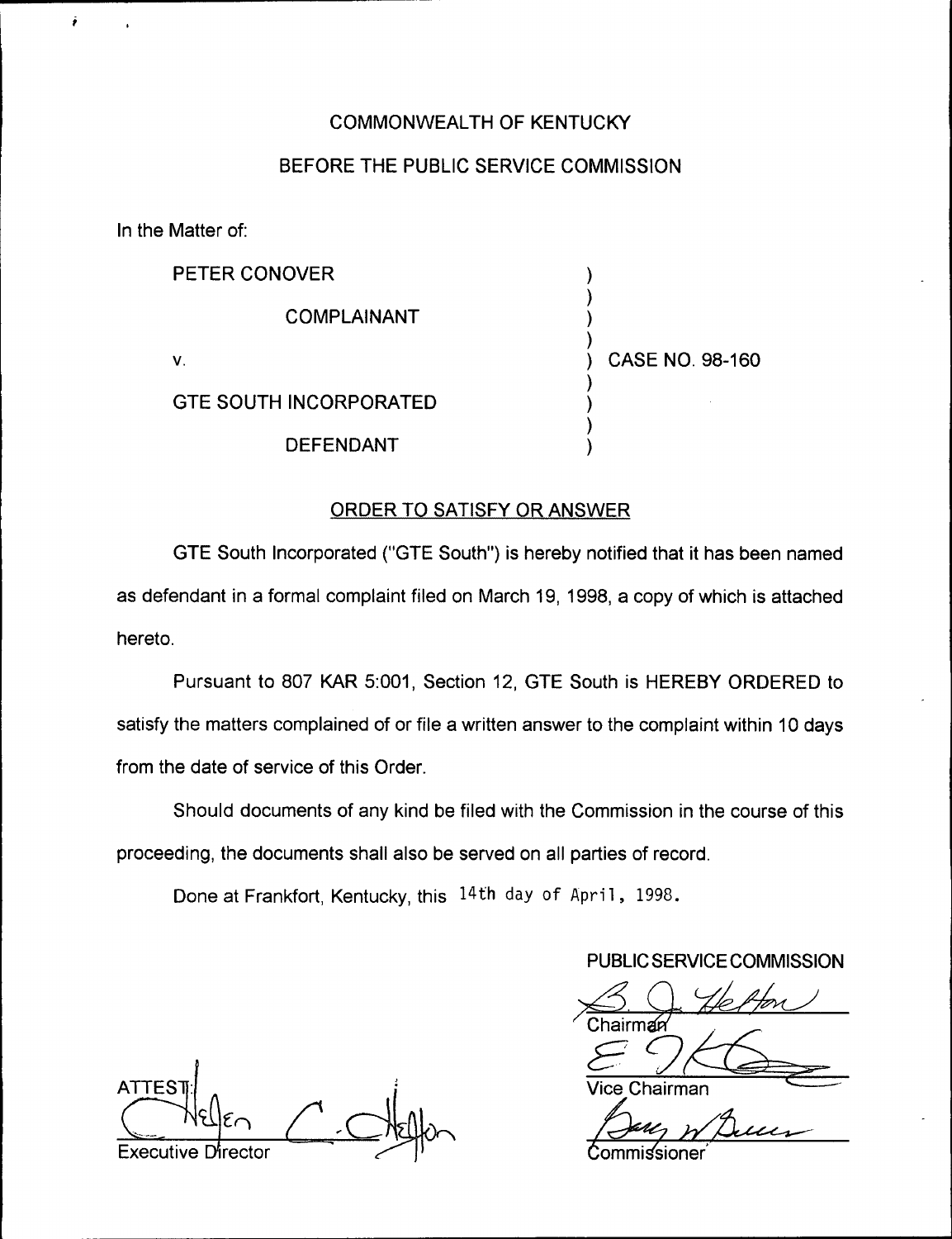198-00705

# RECElVED

# COMMONWEALTH OF KENTUCKY

WAAR 19 <sup>1998</sup>

**PUBLIC SERVICE**<br>COMMISSION

# BEFORE THE PUBLIC SERVICE COMMISSION

In the matter of:

 $\overline{a}$ 

| PETER Conover     |                                                                   |                     |
|-------------------|-------------------------------------------------------------------|---------------------|
| (Your Full Name)  | <b>COMPLAINANT</b>                                                |                     |
| VS.               |                                                                   | $CASE: 98-160$      |
|                   | G.T.E. Phone Co.                                                  |                     |
| (Name of Utility) | <b>DEFENDANT</b>                                                  |                     |
|                   | <u>COMPLAINT</u>                                                  |                     |
| The complaint of  | Peter Conover                                                     | respectfully shows: |
|                   | (Your Full Name)                                                  |                     |
| (a)               | Peter Conover                                                     |                     |
|                   | (Your Full Name)                                                  |                     |
|                   | 128 Westgate Drive Lexington Ky                                   |                     |
|                   | (Your Address)                                                    |                     |
| (b)               | G.T.E. Phone Co.                                                  |                     |
|                   | (Name of Utility)                                                 |                     |
|                   | 318 East Main St. Lexington Ky. 40507                             |                     |
|                   | (Address of Utility)                                              |                     |
| That:<br>(c)      | Please see attached                                               |                     |
|                   | (Describe here, attaching additional sheets if necessary,         |                     |
|                   | the specific act, fully and clearly, or facts that are the reason |                     |
|                   | and basis for the complaint.)                                     |                     |
|                   |                                                                   |                     |

Continued on Next Page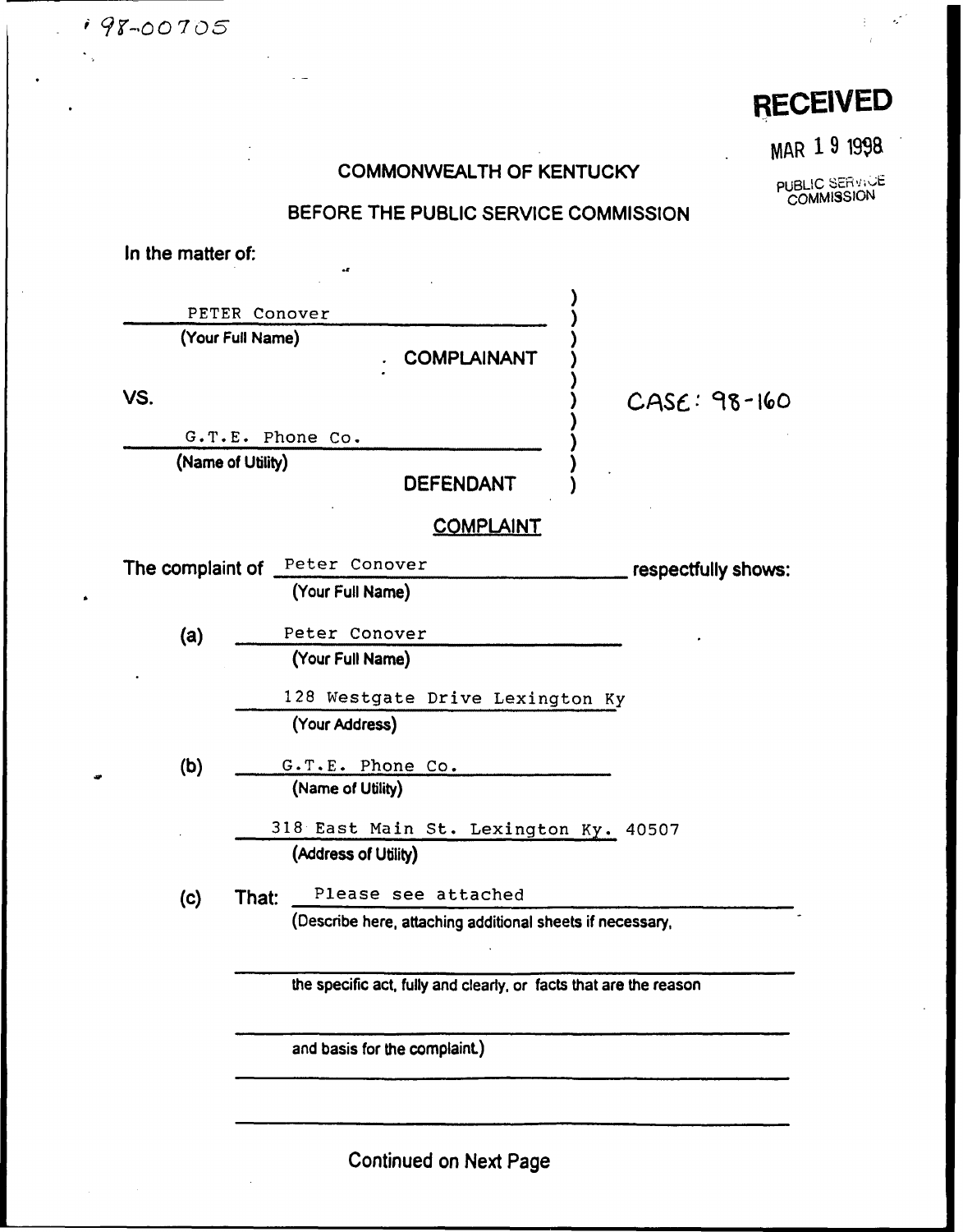| <b>Formal Complaint</b>                                                    |
|----------------------------------------------------------------------------|
| Peter Conover<br>$\sim$ VS. $G, T, E$ , Phone Co.                          |
| حد<br>Page 2 of 2                                                          |
| G, T, E, Continued charging me for the service                             |
| but at business rates. On October 18,1997, I submitted a                   |
| verbal and a written request to cancel service beford the                  |
| business rates went into effect (see attached letter).                     |
|                                                                            |
|                                                                            |
|                                                                            |
| (Specifically state the relief desired.)                                   |
| I Peter Conover requests that the Public Service Commission                |
| grant relief from G.T.E. Phone Co. in the amount of \$1,408.02             |
|                                                                            |
|                                                                            |
| Dated at Richmond <b>Example 2</b> , Kentucky, this 9th day<br>(Your City) |
| of March<br>19 <u>98</u> .                                                 |
| (Month)<br>anove<br><b>Your Signature</b>                                  |
|                                                                            |

 $\sim$ 

l,

 $\epsilon$ 

(Name and address of attorney, if any)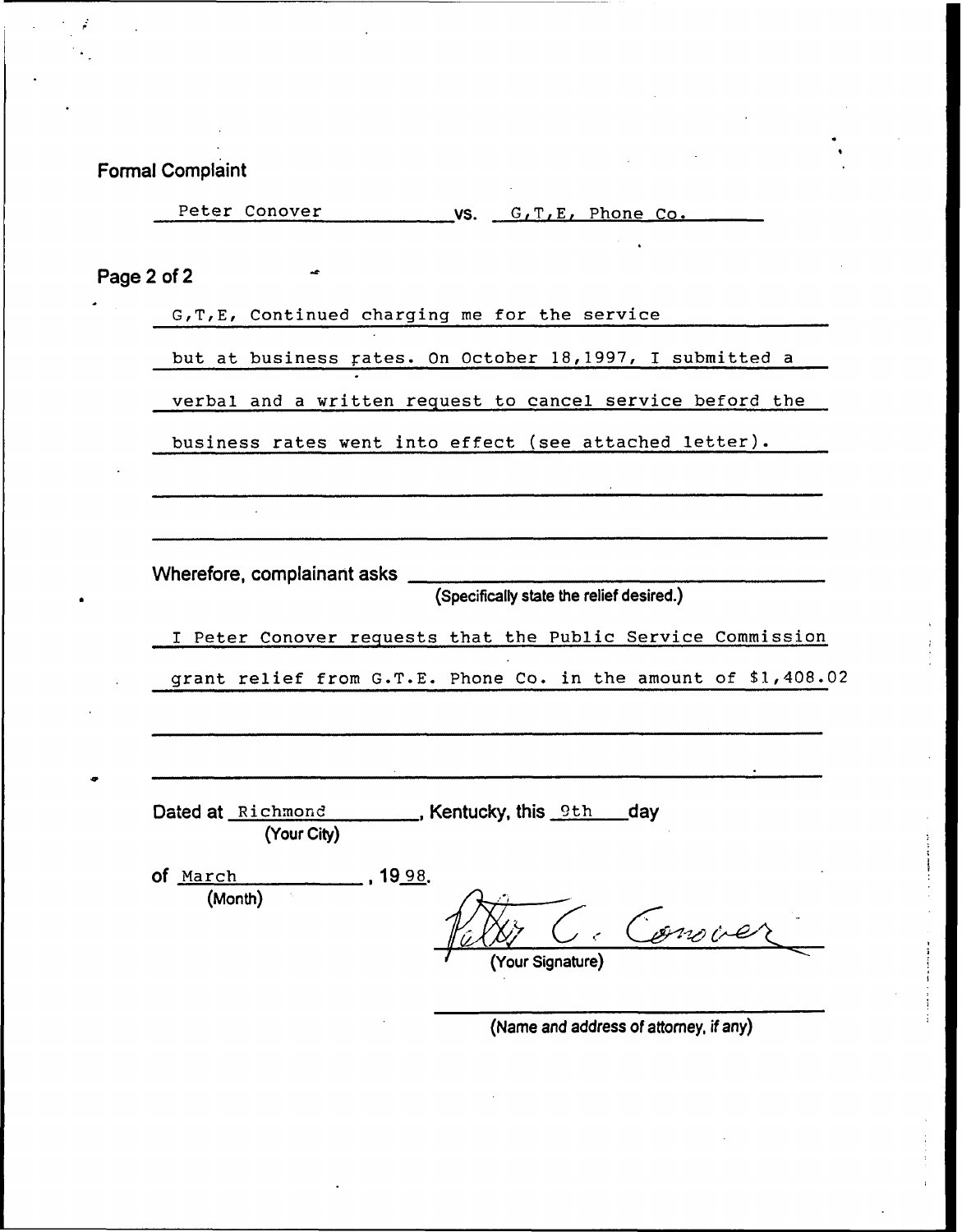#### 10/18/97

 $\frac{1}{2}$ 

 $\ddot{\phantom{a}}$ ŧ

j

 $\overline{\mathbf{A}}$ ÷

### TO WHOM IT MAY CONCERN AT GTE:

It has been brought to my attention by Marshall Goodnight of your intentions to change my residential lines to business lines and that thcrc will be in increase in rate. It is my wish that all lines on the hunting group (starting with  $252-7333$ ) be terminated at once.

Sincerely ouscer Pete Conover